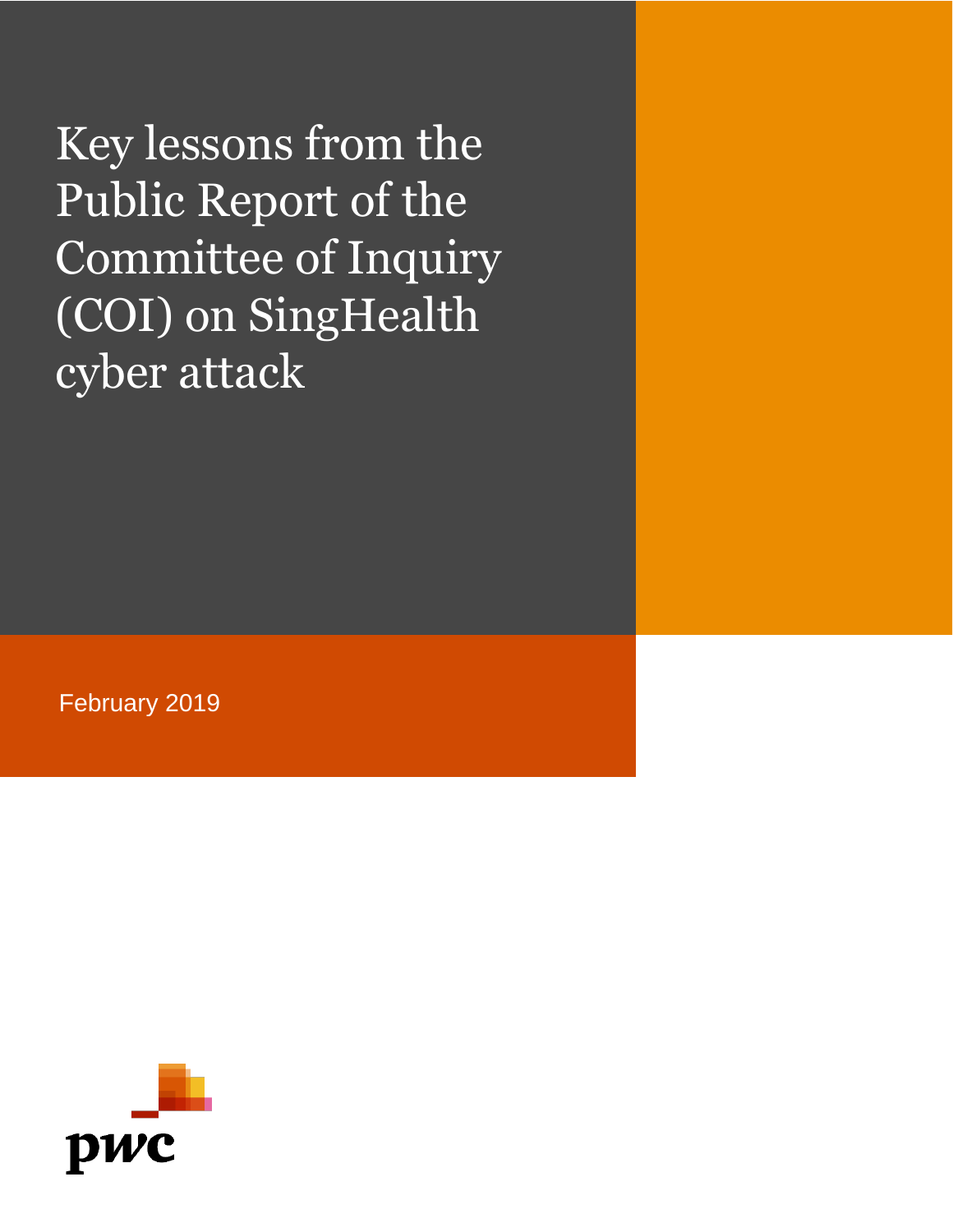# Table of Contents

| 1. Introduction                                                  |    |
|------------------------------------------------------------------|----|
| 2. COI report on SingHealth cyberattack                          |    |
| $3.$ PwC's perspectives                                          |    |
| 4. Our recommendations: Your immediate cyber defence action plan |    |
| $\overline{\mathbf{5}}$ . Conclusion                             | 10 |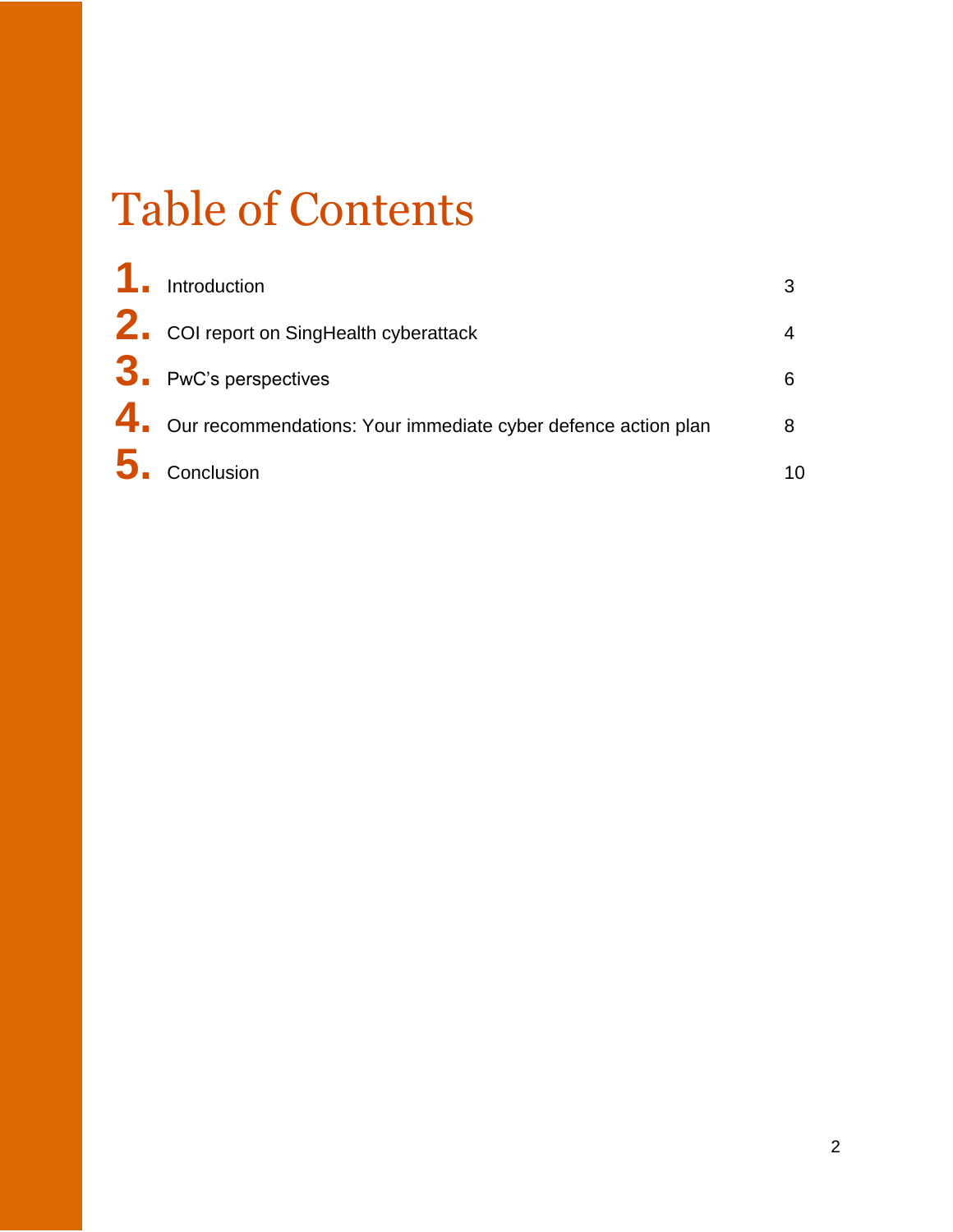### Introduction

A cyberattack of unprecedented scale and sophistication in Singapore was carried out on Singapore Health Services Private Limited (SingHealth) in June-July 2018. In what is touted as Singapore's worst ever cyber data breach, hackers exfiltrated personal data and medication records of 1.5 million citizens, including that of Prime Minister Lee Hsien Loong.

The Committee of Inquiry (COI), formed to investigate the cyberattack released a 454-page report which detailed its findings and recommendations.

Here is our summary of the key takeaways from the COI's Report, our perspectives and recommendations on the immediate actions that organisations should take to lever up their cyber defence based on the lessons learnt from the SingHealth incident.

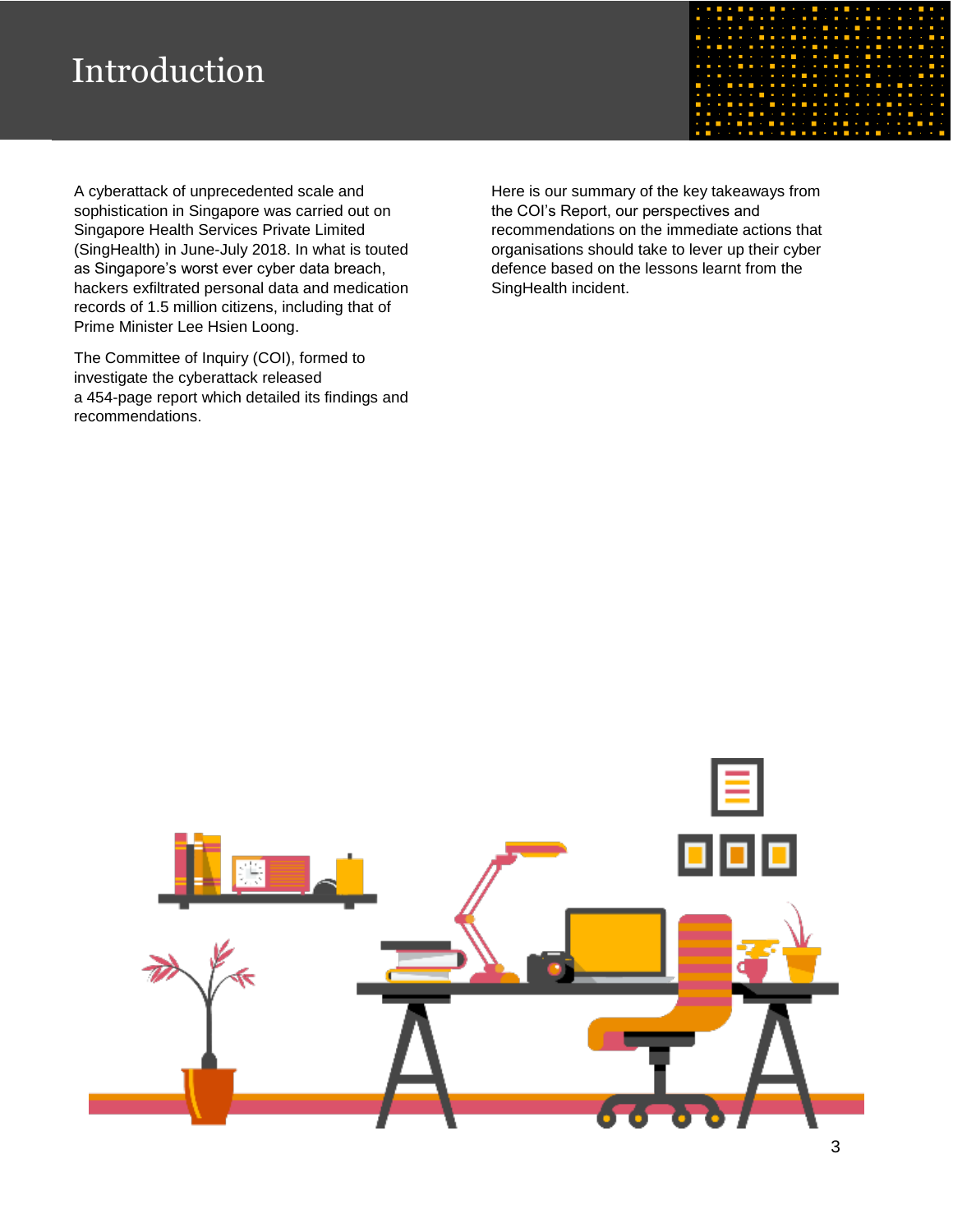## COI Report on SingHealth cyberattack



### **Five key findings**

|                | Employees did not have adequate levels of cybersecurity awareness, training, and<br>resources to appreciate the security implications of their findings and to respond<br>effectively to the attack.                                                       |
|----------------|------------------------------------------------------------------------------------------------------------------------------------------------------------------------------------------------------------------------------------------------------------|
|                | Employees holding key roles in IT security incident response and reporting failed to<br>take appropriate, effective, or timely action, resulting in missed opportunities to<br>prevent the stealing and ex-filtrating of data in the attack.               |
| $\overline{A}$ | There were a number of vulnerabilities, weaknesses, and misconfigurations in<br>network and system that contributed to the attacker's success in obtaining and ex-<br>filtrating the data, many of which could have been remedied before the attack.       |
| <u>டு -3</u>   | The attacker was a skilled and sophisticated actor bearing the characteristics of an<br>Advanced Persistent Threat group.                                                                                                                                  |
|                | While cyber defences will never be impregnable, and it may be difficult to prevent<br>an Advanced Persistent Threat from breaching the perimeter of the network, the<br>success of the attacker in obtaining and exfiltrating the data was not inevitable. |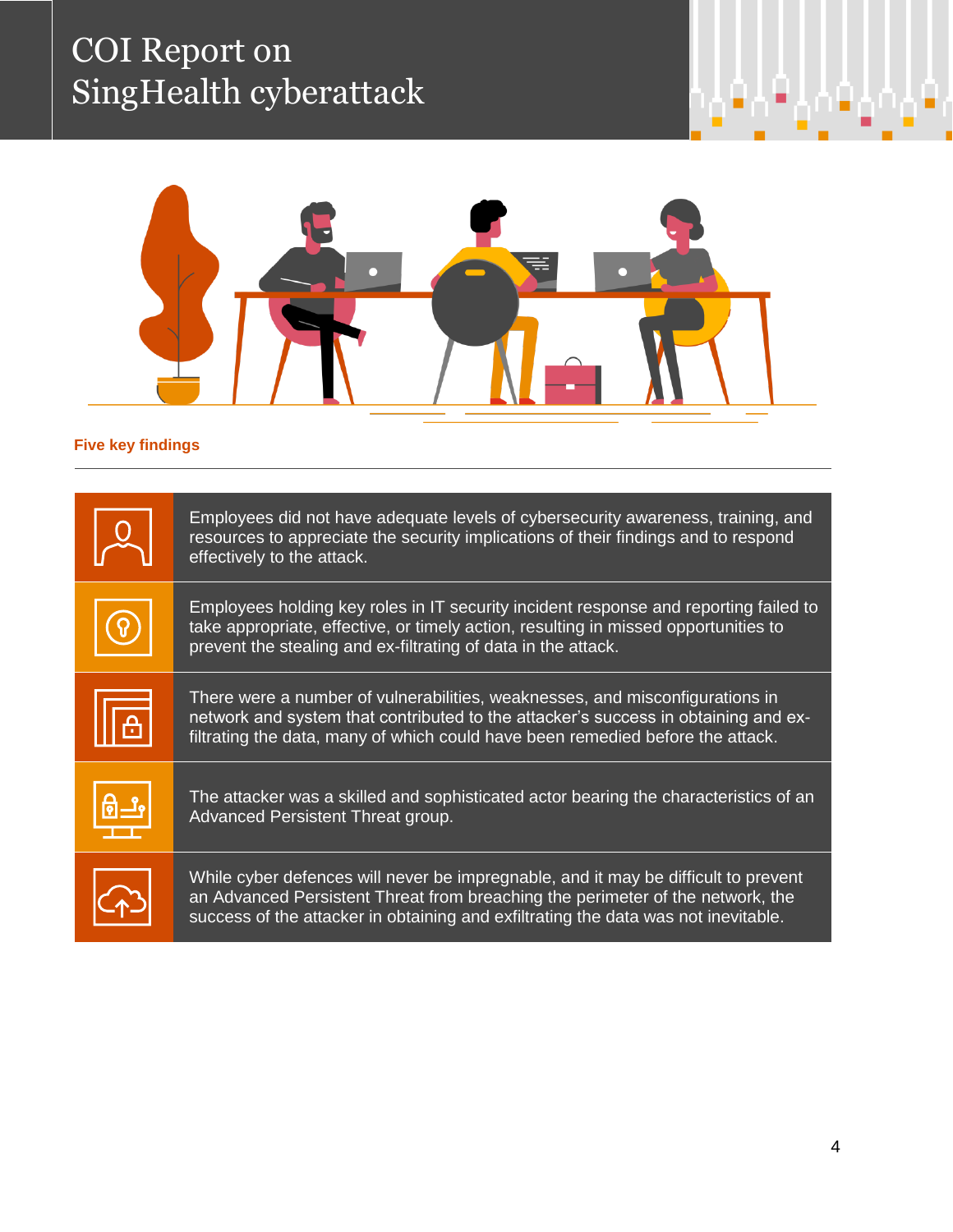### COI Report on SingHealth cyberattack

#### **16 Key recommendations**

| <b>People</b>                                                                                                                                | ╝╬<br><b>Process</b>                                                                                      |
|----------------------------------------------------------------------------------------------------------------------------------------------|-----------------------------------------------------------------------------------------------------------|
| • Staff awareness on cybersecurity must be                                                                                                   | • An enhanced security structure and readiness                                                            |
| improved, to enhance capacity to prevent, detect,                                                                                            | must be adopted by IHiS and Public Health                                                                 |
| and respond to security incidents                                                                                                            | <b>Institutions</b>                                                                                       |
| • Competence of computer security incident                                                                                                   | • Enhanced security checks must be performed,                                                             |
| response personnel must be significantly improved                                                                                            | especially on CII systems                                                                                 |
| $\sqrt{32}$                                                                                                                                  | • Privileged administrator accounts must be subject                                                       |
| <b>Technology</b>                                                                                                                            | to tighter control and greater monitoring.                                                                |
|                                                                                                                                              | • Incident response processes must be improved for<br>more effective response to cyber attacks            |
| • The cyber stack must be reviewed to assess<br>if it is adequate to defend and respond<br>to advanced threats                               | • IT security risk assessments and audit processes<br>must be treated seriously and carried out regularly |
| • Enhanced safeguards must be put in place to                                                                                                | • A robust patch management process must be                                                               |
| protect electronic medical records                                                                                                           | implemented to address security vulnerabilities                                                           |
| • Domain controllers must be better secured                                                                                                  | • A software upgrade policy with focus on security                                                        |
| against attack                                                                                                                               | must be implemented to increase cyber resilience                                                          |
| $\boxtimes$<br><b>Partnerships</b>                                                                                                           | • An internet access strategy that minimises<br>exposure to external threats should be<br>implemented     |
| • Partnerships between industry and government to                                                                                            | • Incident response plans must more clearly state                                                         |
| achieve a higher level of collective security                                                                                                | when and how a security incident to be reported                                                           |
| • A post-breach independent forensic review of the<br>network, all endpoints and the Sunrise Clinical<br>Manager system should be considered |                                                                                                           |

٠.

40)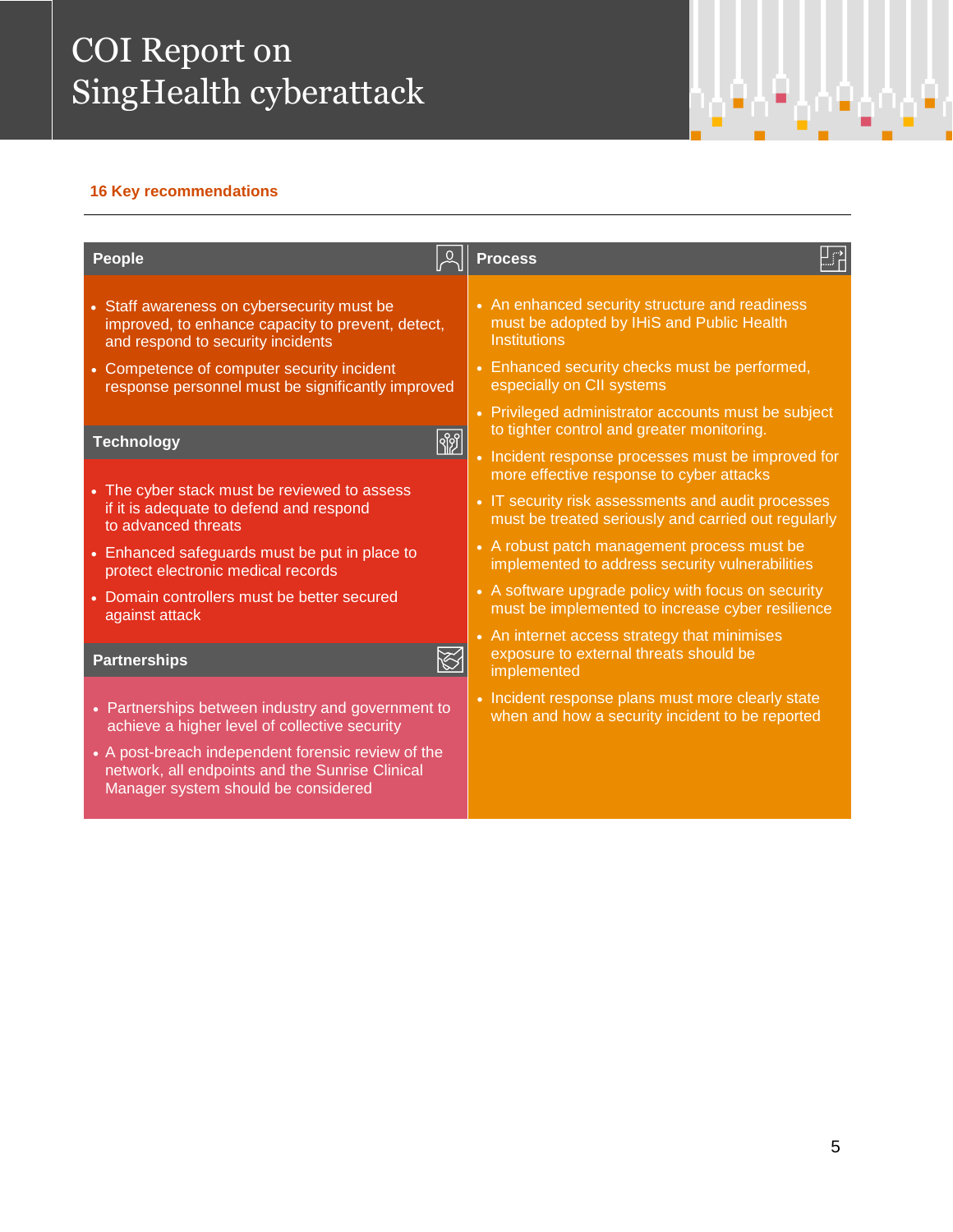### PwC's perspectives

#### Accountability of Senior Management

While the COI had noted the Security Incidence Response Manager (SIRM) and other middle management had erroneous interpretations of what constitute security incidences, the COI stated clearly that "one must not lose sight of the fact that the treatment of cybersecurity issues and incidents by staff and middle management is very much shaped by organisational culture".



The responsibility to create and sustain a security culture ultimately lies with senior management. Moving forward, it may be the norm for senior management to be held personally accountable for future cyber security attacks. In an interview by Channel News Asia after the cyber attack on Singhealth was publicly revealed, CE Cyber Security Agency of Singapore (CSA), David Koh, said that CEOs and other decision-makers should be held accountable whenever a cybersecurity breach takes place. He observed that they "have not been held accountable" partly because such incidents are seen as a technical issue. It is worthwhile to note that the Cybersecurity Act 2018 holds owners of Critical Information Infrastructure liable for non-compliances, with potential penalties of fines and imprisonment.

#### Occurrence of a cyberattack is inevitable, but denying the attacker his objective is not inevitable

One of the COI's key findings states that "While our cyber defences will never be impregnable, and it may be difficult to prevent an Advanced Persistent Threat from breaching the perimeter of the network, the success of the attacker in obtaining and exfiltrating the data was not inevitable."

Similar to the physical world where police and security forces have to be right all the time in disrupting terror plots but terrorists only need to get through once, there is no 100% security in the digital world.

From a technology perspective, there are no products, software or systems without vulnerabilities. Zero-day vulnerabilities exist. Sophisticated and well-resourced attackers will take advantage of such vulnerabilities to penetrate the networks.

Even with the most technologically advanced and capable cyber defence system in place, the weakest link will still be the human element. It would not be reasonable to expect all employees to be ever vigilant and constantly updated on the latest cyber attacker modus operandi. Mistakes will happen.

 $1$  A zero-day vulnerability is a vulnerability in a system or device that has been disclosed but is not yet patched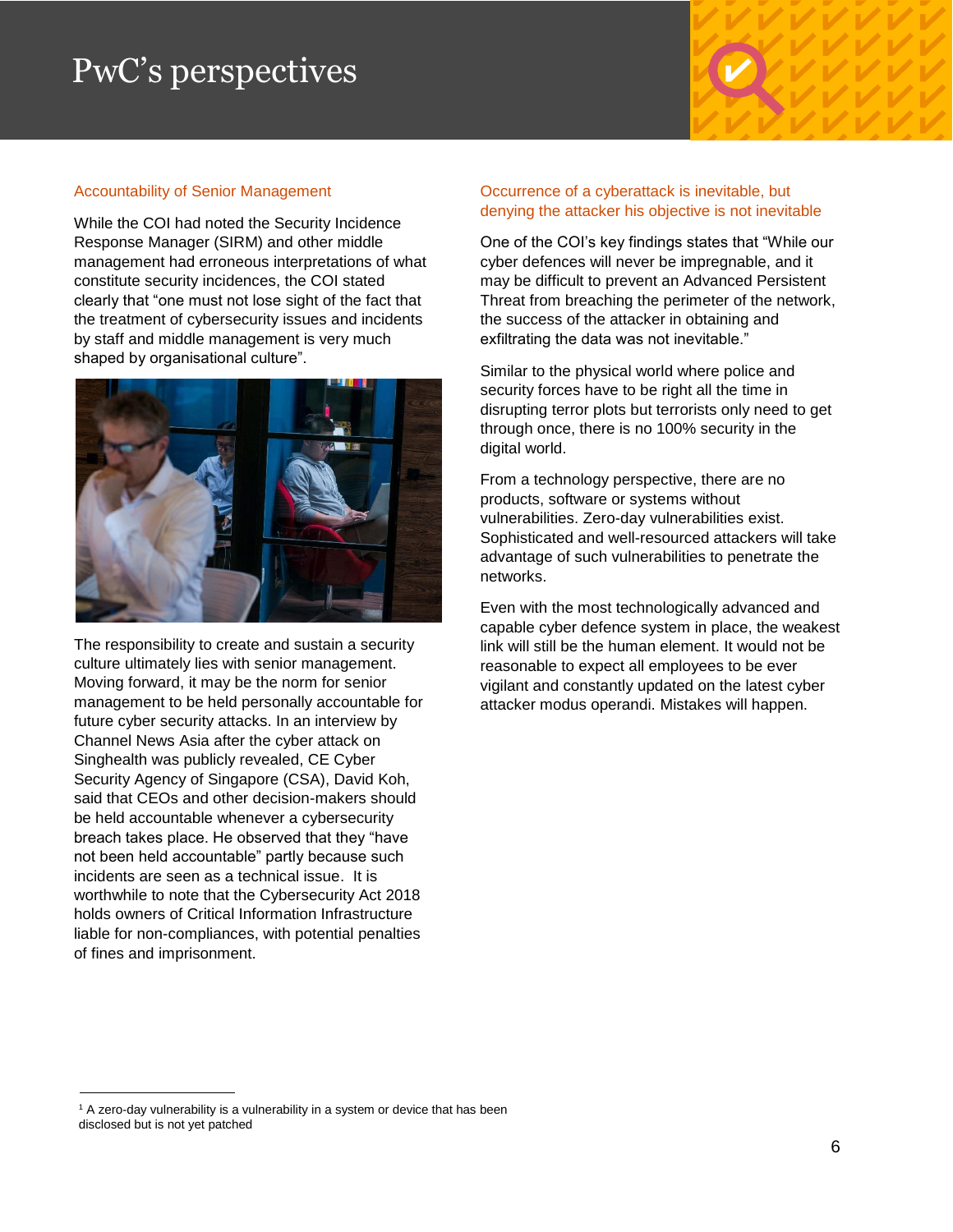## PwC's perspectives

#### Taking Leadership and Assuming Responsibility

Successful cyber attacks are call-to-action for companies and organisations operating in Singapore. The mindset that "it will never happen to us" has to change. Geography offers no protection, and in fact, favors the cyber attackers. In the digital world, we are all connected regardless of physical location. Our computers and networks can be reached by a hacker on the other side of the world, under a different jurisdiction and beyond the reach of our authorities. We are increasingly connected in cyberspace where the rules of engagement that we are familiar with in the real world breakdown.

The number and frequency of attacks from sophisticated and advanced hackers will continue to rise in the foreseeable future. The responsibility to protect the organisation's cyber assets cannot rest solely on the shoulders of the Chief Information Security Officer. It is important for senior management to take collective responsibility in formulating a proactive cyber security strategy, with a pragmatic and balanced approach to minimise the impact of cyber incidents and manage the risk of cybersecurity effectively.

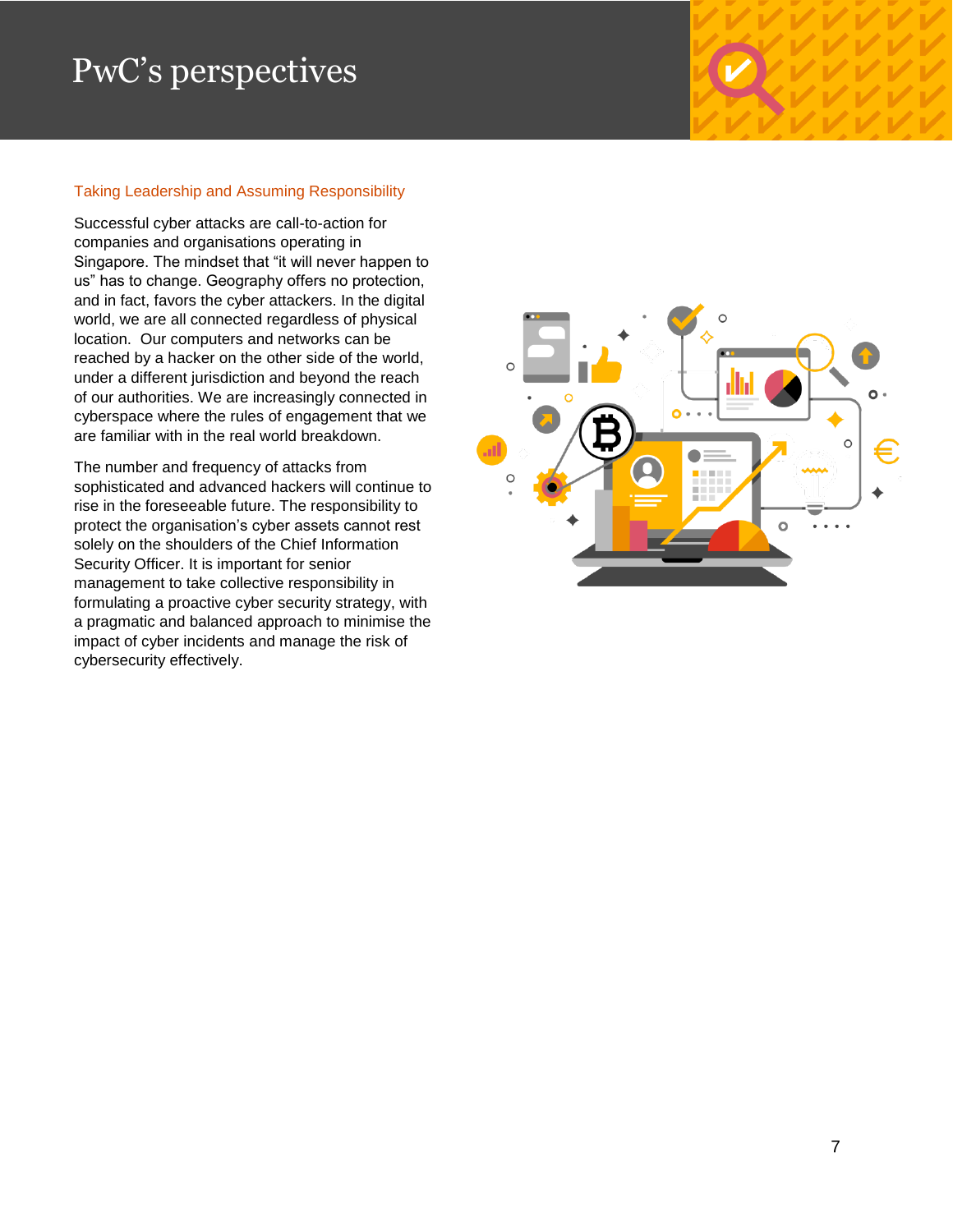### Our recommendations: Immediate cyber defence action plan

The five key findings and sixteen recommendations can be useful reference points for organisations and companies in Singapore. Organisations should always adopt a holistic, comprehensive and longterm approach to protect themselves from cyber threats. However, there are immediate actions that can be taken to quickly strengthen your organisations' cyber defences.



Review cyber security strategy

Recent cyber incidents provide an impetus to take stock of your cyber defence strategy and assess if your strategy is still aligned with your organisation's needs, resources and risk appetite.

Your strategy should incorporate a defence-in-depth concept. Such a defence concept would consist of deploying multiple layers of mechanisms to protect your valuable systems and data. It would prioritise more layers of protection for more important assets. Even if a single layer is compromised, there would be other protections in place to thwart the attacker.

The strategy will need to be reinforced by a strong security culture and awareness across all levels in the organisation, and not only to be reliant on the security personnel. For example, the external-facing staff are often the first to notice a security incident. From our experience working with many MNCs, in most of the cyber incidences and data breach cases, there is a social engineering component where hackers target end users to gain initial foot hold into the environment. Addressing end user security awareness is a very important, but often overlooked, part of an organisation's cyber security strategy.

In order to cultivate strong security culture, buy-in at the highest organisational level is essential. Senior management needs to recognise and believe in the criticality of cyber security and act as champions of cyber security. The strategy should involve actions by senior management to demonstrate their commitment and emphasis in this area so as to positively influence their employees' behavior toward cybersecurity.

An effective cybersecurity defence requires every individual to play a part. Cybersecurity is not the task of single department in an organisation. It only requires a weak link to undermine all the investments and effort by every other person in the organisation. A holistic cyber security strategy reinforced by a strong security culture will involve every person in the organisation.

#### Have full visibility over organisation's entire IT environment

Inside (Your environment) - A security hygiene feature which is often neglected is the full visibility of your IT environment by the security team. Visibility allows the security team to know which asset is the most critical, most vulnerable, and most accessible to attackers. Having visibility over data and IT assets is a basic cyber hygiene and an important advantage of the cyber security team against attackers. However, there is often a lack of visibility due to the inherently complex IT environment, operational constraints and lack of supporting technology.

Outside (The dark web) - Criminals leverage on the dark web to transact illicit information, tools and services. However, the information available can be used to assess if you are currently targeted, or worse, if you have already been compromised and your organisation's sensitive data is being sold on the dark web.

An independent assessment will provide a visibility of the existing system and an unbiased view of the level of cyber security readiness of the organisation. It will provide a firm basis to determine how best to protect your crown jewels and progress forward in meeting regulatory requirements.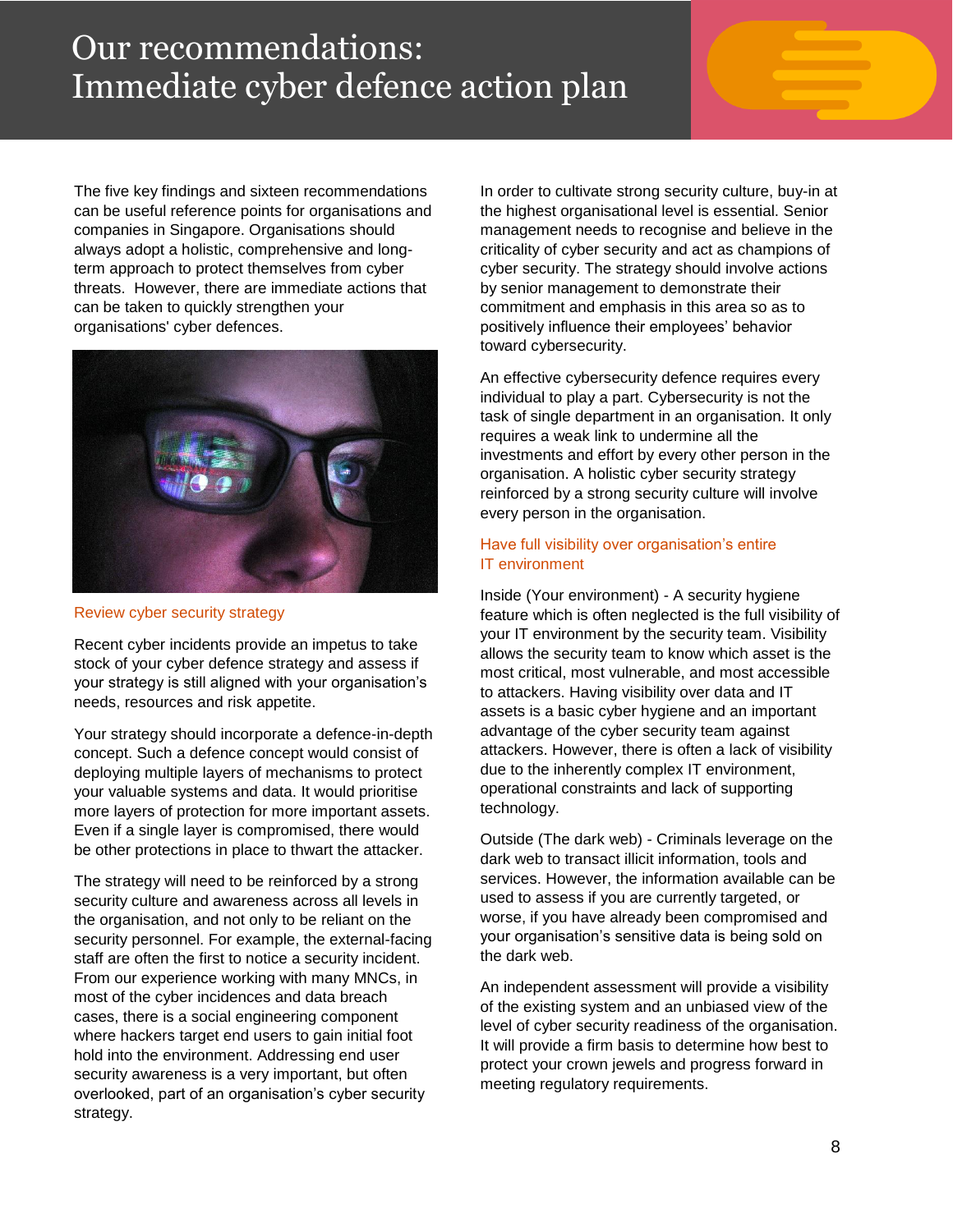### Our recommendations: Immediate cyber defence action plan

#### Heighten Situational Awareness

In the current landscape, it is acknowledged that attackers are increasingly sophisticated and will find a way to breach your network. The security mindset will require a shift towards accepting that breaches are inevitable, and increasing focus on active monitoring of your networks to detect intrusions. To heighten your overall situational awareness of the threats, you should invest in both technology and people.

*Technology -* "The pace of cyber development is like the pace of computer development. Basically a computer generation is one and a half years. With cyber, it's even less. Every year to a year and a half, comes a new generation of cyber techniques," Prof. Yitzak Ben-Israel, Chairman Israel Space Agency and Israel National Council for R&D told Times of Israel in an interview on 22 June 2017.

The security solutions that have been implemented will continue to be useful. However, as the attackers evolve their techniques and tools, your cyber security defences should not remain static. There will always be emerging technological solutions that are effective against evolving threats and will be complementary to your existing portfolio of security solutions. It will be worthwhile to be updated regularly on and take a deeper look at promising technologies, and consider how they can be implemented to bring your security defences to the next level.

*People -* Even the best technology will be ineffective if your people are not adequately trained. Emphasis must be placed on improving your employees' cyber security awareness and knowledge of the relevant processes and procedures. Training is a not a oneoff affair. Training your people should be continuous, incremental and be hard-coded into your organisation's people development system.

Besides relying on organic resources, it would be advantageous to engage independent firms to conduct periodic tests on your networks. These tests, such as threat hunting, penetration testing and network forensic, would further heighten situational awareness by identifying gaps and blindspots that may have been missed.

#### Improving Response Capabilities

The speed of detection and effectiveness of your response to any cyber breach will be the key determining factor of how much damage your organisation will suffer.

*Process -* There are many incident response plan templates, workflows, playbooks and best practices available for reference. In fact, many organisations should already have their own incident response plan. However, from our experience, organisations that exercise their cyber response drill regularly make much faster and better decisions during the crisis time and therefore manage cyber incidents much more effectively. A well-conducted cyber response drill is an effective way to raise employees' cyber security awareness as well as to train people on their decision making capability under pressure, which is critical for handling any cyber incident. The drills should be conducted not just within the IT Security team, but also at some stages involve all other stakeholders in the risk management team, crisis management team and senior management team. A drill could be carried out in multiple forms, from a table top exercise to a cyber range workshop to a red team/advisory simulation on the organisation. Depending on the organisation's resource, we recommend to use a combination of different drill forms to ensure effectiveness and sustainability.